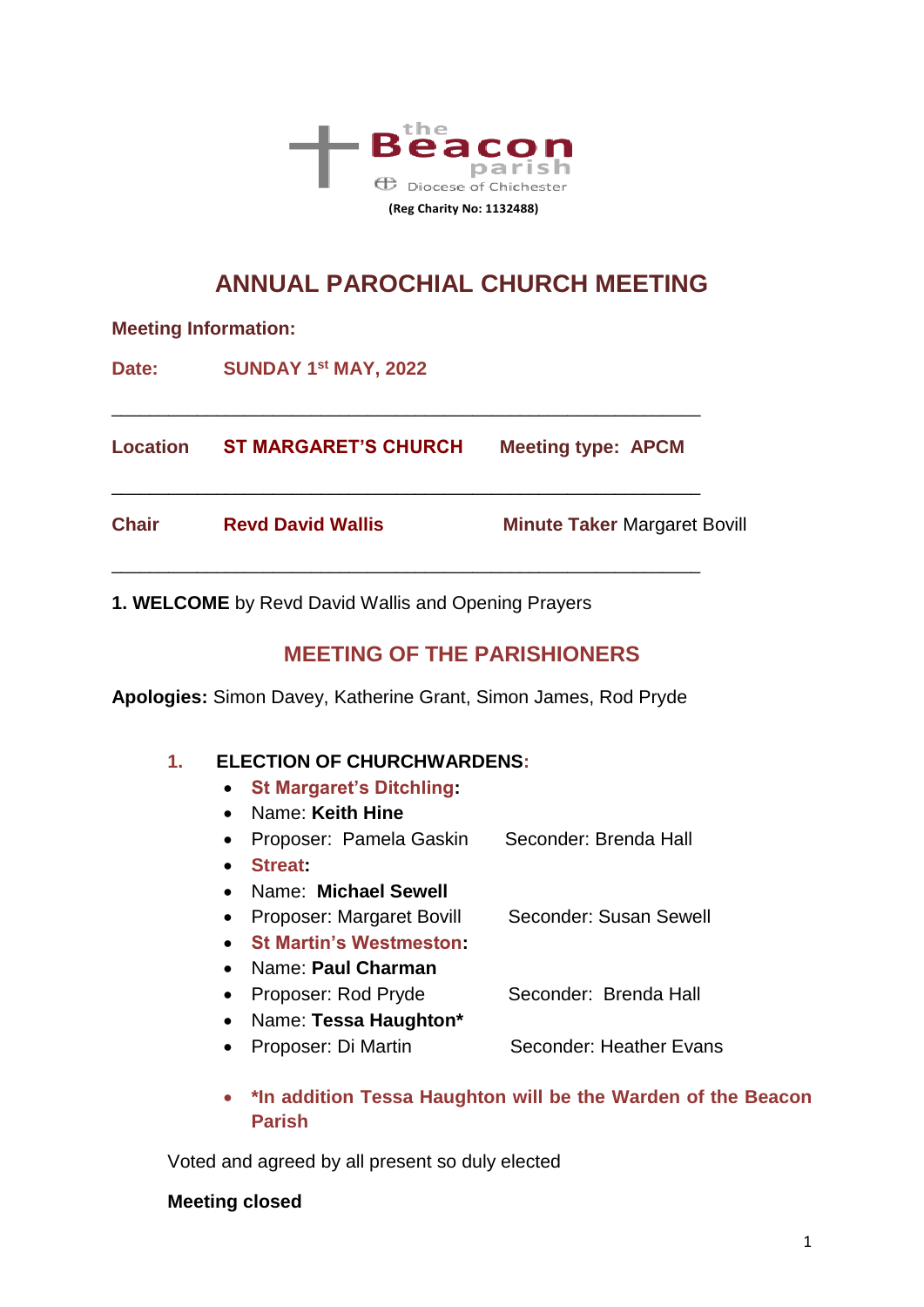# **ANNUAL PAROCHIAL CHURCH MEETING**

**1. MINUTES: Revd Wallis** asked for approval of the Minutes of the APCM held on Sunday 9<sup>th</sup> May, 2021, as an accurate record, proposed by Mark Moody Stuart seconded by Paul Charman, agreed by all present, signed and dated by Revd Wallis.

### **2. MATTERS ARISING:** No matters arising

**3. ELECTORAL ROLL: Electoral Roll Officer Paul Charman:** Before I give the report I would like to thank Tony on behalf of us all for all the work he has done over the past years in keeping the Beacon Parish Electoral Roll up to date.

- Paul reported that there are now **163 names** on the Electoral Roll, 43 non residents outside of the Parish
- The short Electoral Roll will be on display for the next 14 days in all three of our churches

Revd Wallis asked that this report be formally adopted, proposed by Tessa Haughton, seconded by Brenda Hall, all present in agreement.

**4. ANNUAL REPORT AND FINANCIAL STATEMENTS: Mark Moody Stuart, Treasurer and Sherrian Guest, Giving Team. (***Copies of Annual Report and Financial Statements were available for Parishioners together with the Giving Team Booklet***)**

- Mark Moody Stuart began by thanking Sue Sewell for all her work
- Overall our deficit has increased by £20,839 from last year
- Why? Overall giving is down by £3,000
- Giving through Parish Giving is up but older forms of giving through Standing Orders and envelopes has gone down, due to deaths and people moving to neighbouring parishes during lockdown and not returning
- Our Parish Share remained the same £74,000 due to cost control by the Deanery and Diocese
- Managed to make some savings especially on churchyards due to Paul Charman taking over the upkeep of all three churchyards
- Maintenance of our three churches is basically covered by Endowments and Investments
- Still regarded as a wealthy Parish
- Problem is our voluntary *giving* does not really cover our Parish Share plus £15,000 for administration etc and a further £13,000 for our share of our Youth Worker
- Necessary to draw on our reserves but this cannot continue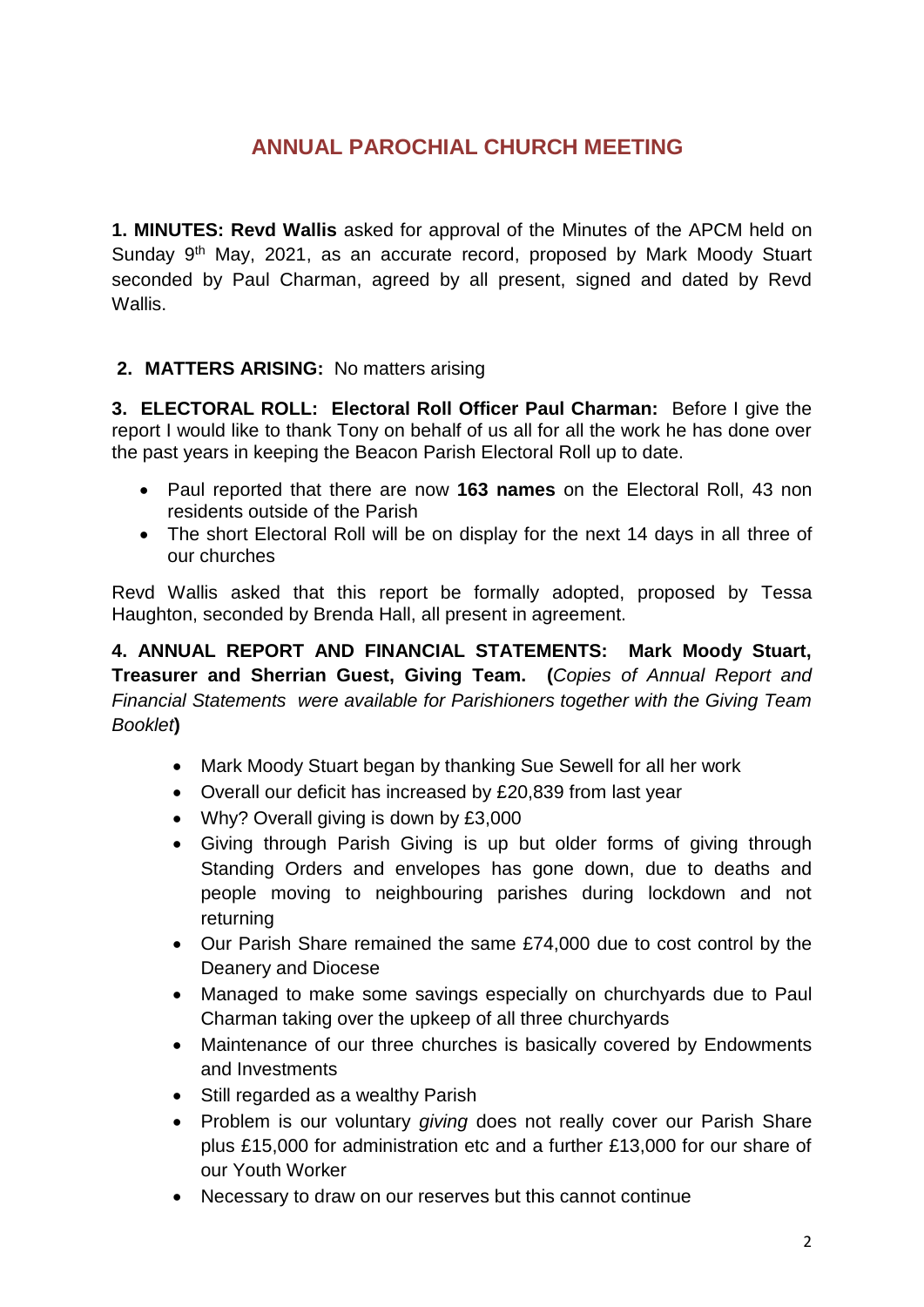- Over the years our investments have increased by more than our deficit but since January, 2022, their value has decreased by £30,000
- We need to increase our income
- Thanks to Stuart Curry for his help and expertise on the Finance **Committee**
- **Sherrian Guest and the Giving Team**:
- 9<sup>th</sup> October to 10<sup>th</sup> October, 2022, will be Giving Week

Revd Wallis thanked Mark, Sue, Sherrian, Paul, Rod and for all their hard work especially during these challenging times. We need to encourage people to give to support the Church. Giving is not an optional extra but a mark of discipleship.

Mark confirmed that the Annual Report and Financial Statements had been adopted by the PCC.

### **5. APPOINTMENT OF INDEPENDENT EXAMINERS:**

 Maxwell Gumbleton in Lewes, were proposed by Mark Moody-Stuart, seconded by Sue Sewell, all present in agreement.

### **6. DEANERY SYNOD UPDATE: Revd David Wallis**

- Meetings have taken place via Zoom
- Hope to get back to regular in person meetings this year

### **6. ELECTION OF PCC MEMBERS:**

### **The following have agreed to stand for a further year:**

 Margaret Bovill, Simon Davey, Heather Evans, Sherrian Guest, Virginia De La Pole, Mark Moody-Stuart, Robert Sansom, Sue Sewell,

Voted en-bloc proposed by Peter Sills seconded Helen Sills all present in agreement. All duly elected to the PCC

### **7. APPOINTMENT OF WELCOMERS/SIDESMEN:**

 Maz Hine, Tessa Haughton, Paul Charman will continue and ask members of the Congregation to join them in due course

### **9. REVD WALLIS ADDRESS: Main points:**

- Reflected in the prayers we offered earlier
- Should not underestimate the challenges we have been through for us and the wider community
- Re-engage and accept the challenges and do things different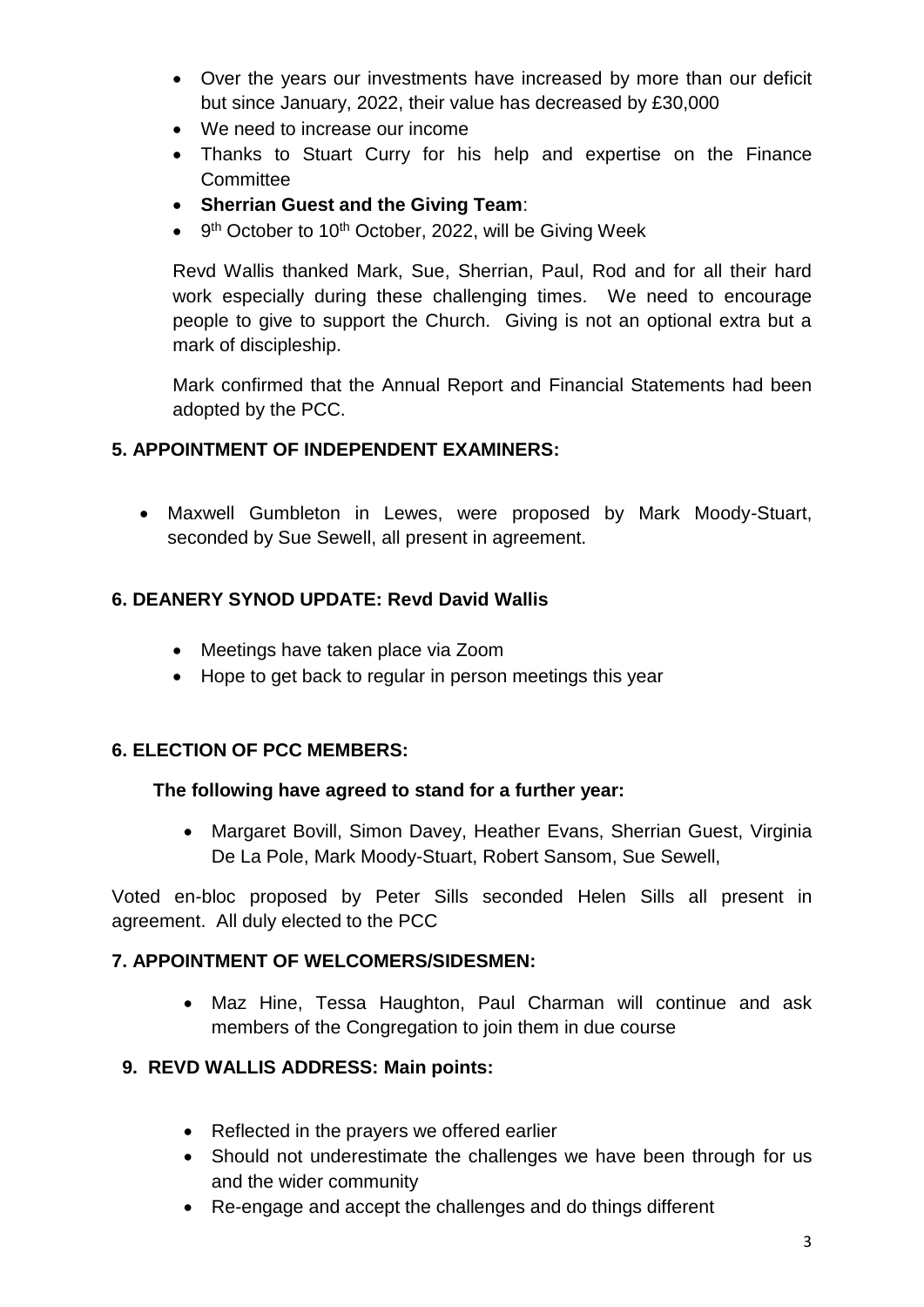- Receive the Holy Spirit at Pentecost
- Only through the Holy Spirit, who is at work among us, that things will happen
- We are disciples of Christ
- We must be active in service, in faith, continue being active in stewardship and support of one another
- When new people attend services it is so important for them to see who we are and what we are about

### **10. VOTE OF THANKS:**

 On behalf of The Beacon Parish, the PCC and myself, I would like to propose a vote of thanks to say an enormous thank you to David and Sally for everything they do for the Beacon Parish, the congregation, community, St Margaret's School and our three Churches. Its been difficult with Covid-19 over the past couple of years and although we were glad that they were able to have their time away on EMDL, we were equally very glad to see them safely returned. Their kindness, compassion, generosity, guidance and humour  $-$  the list goes on  $$ thank you David and Sally from us all.

#### **The meeting was closed with prayers by Revd Wallis**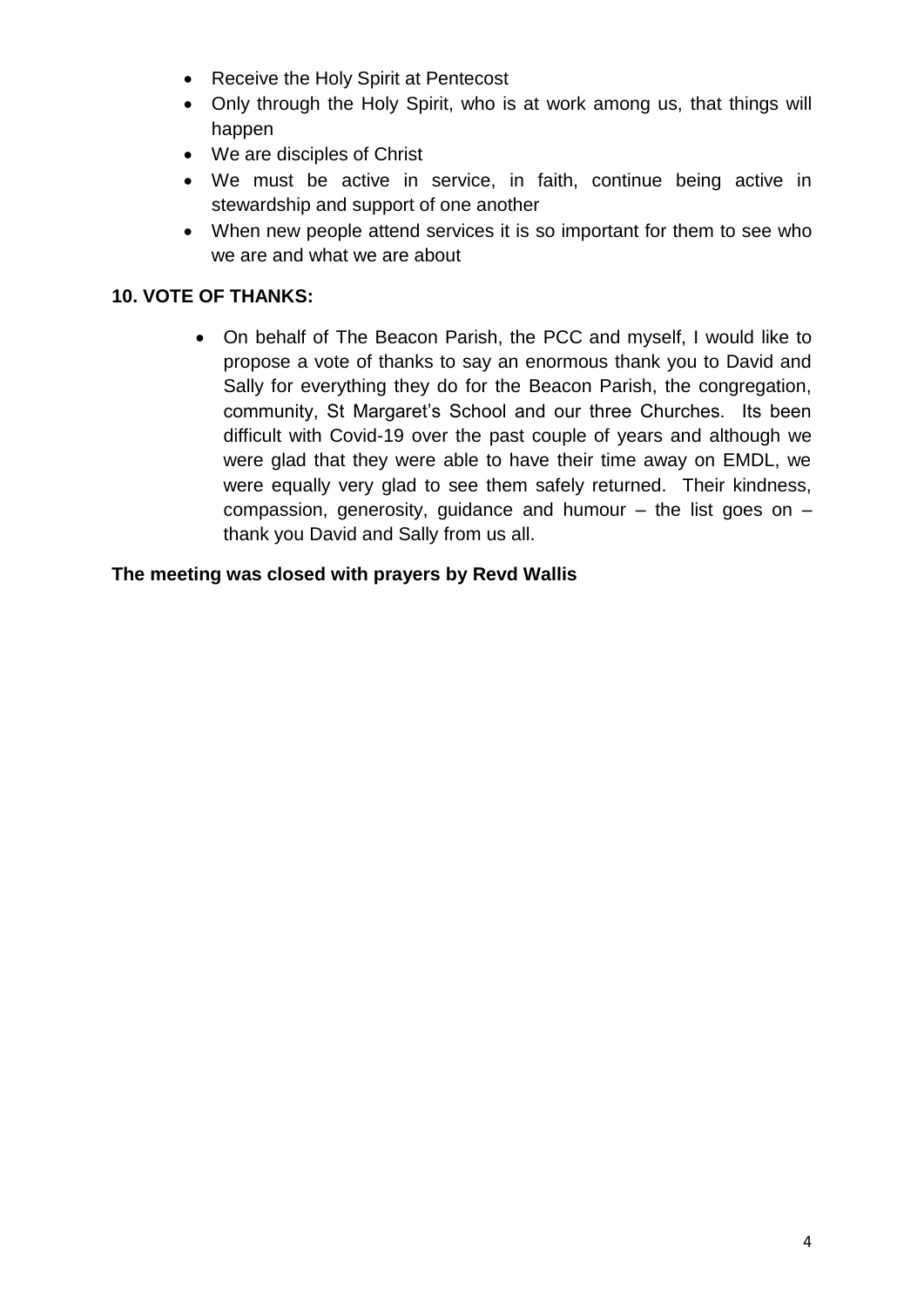

# **FIRST MEETING OF NEWLY ELECTED PCC**

**Meeting Information:** 

Date: **SUNDAY 1<sup>st</sup> MAY 2022** 

| Location     | <b>ST MARGARET'S CHURCH</b> | <b>Meeting type: TO ELECT</b>       |
|--------------|-----------------------------|-------------------------------------|
| <b>Chair</b> | <b>Revd David Wallis</b>    | <b>Minute Taker Margaret Bovill</b> |

\_\_\_\_\_\_\_\_\_\_\_\_\_\_\_\_\_\_\_\_\_\_\_\_\_\_\_\_\_\_\_\_\_\_\_\_\_\_\_\_\_\_\_\_\_\_\_\_\_\_\_\_\_\_\_\_\_\_\_\_\_\_

**VICE CHAIR: Tessa Haughton** 

Proposed: Heather Evans Seconded: Mike Sewell

**TREASURER: Mark Moody-Stuart**

Proposed: Robert Sansom Seconded: Sherrian Guest

**BOOKKEEPER: Sue Sewell**

Proposed: Paul Charman Seconded: Heather Evans

**SECRETARY: Margaret Bovil**

Proposed: Ginny De La Pole Seconded: Keith Hine

#### **DATE OF PCC MEETING - TO BE CONFIRMED**

**Meeting Closed**